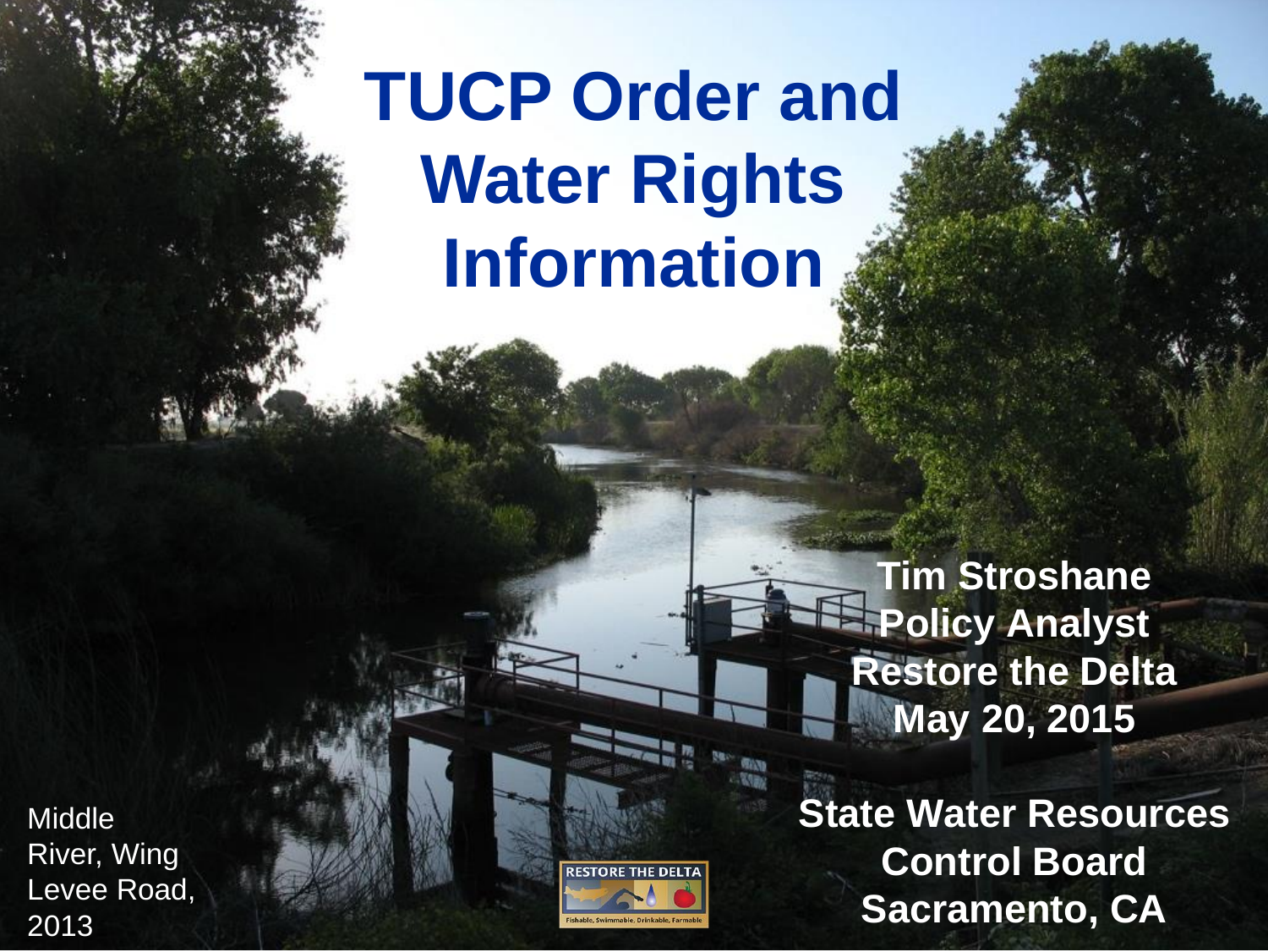## **Topics**

•**Measure Delta Outflow**

•**Board's Legal Duties**

•**Over-appropriation in Delta watershed**

•**Long-term SWP and CVP management**



Along State Route 4 near Old River Bridge, 2013.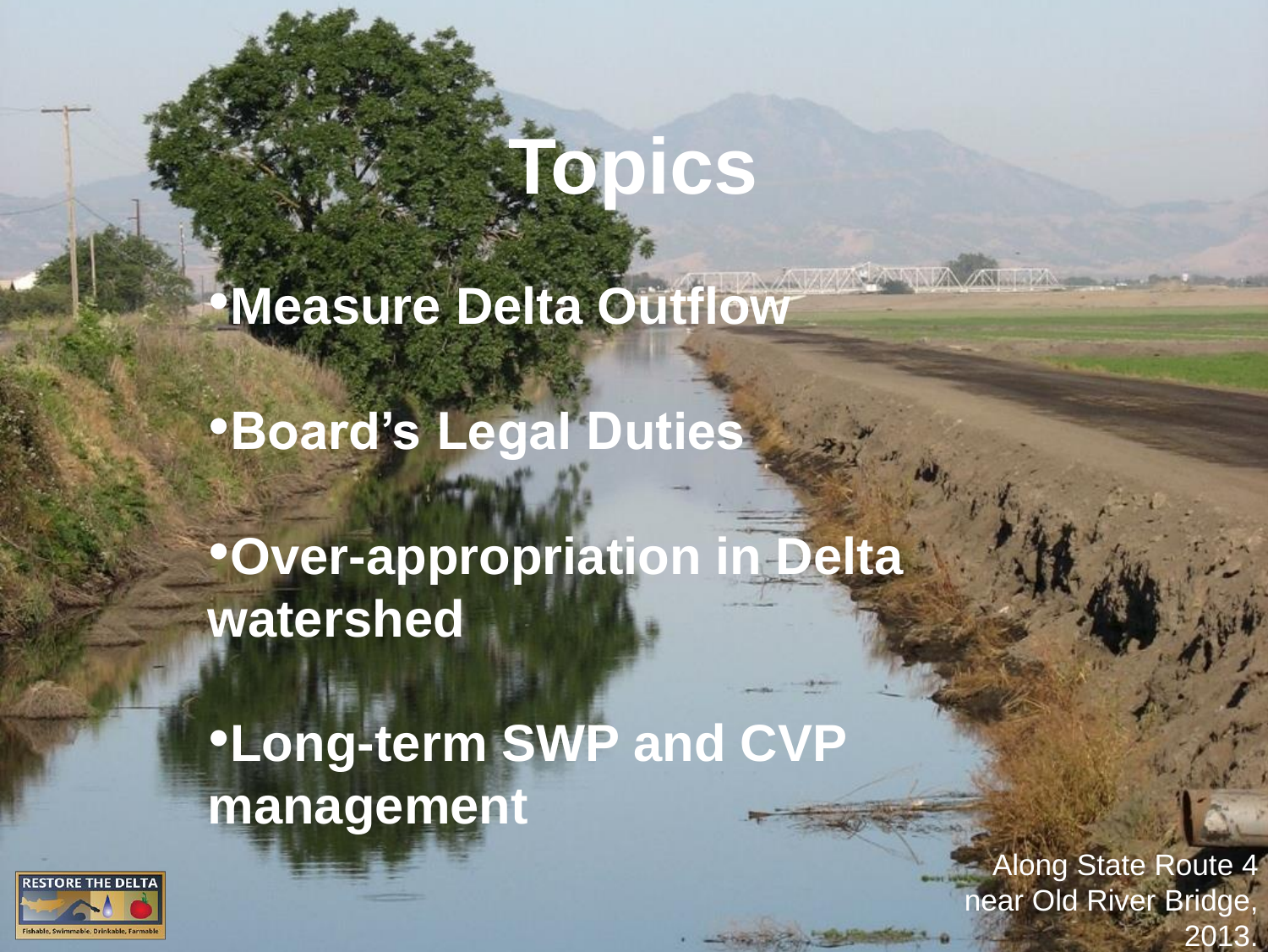#### **Measure Outflow** Paper Water

#### Legal Duties SWP/CVP

term



#### **Estimating vs. Measuring Delta Outflow**

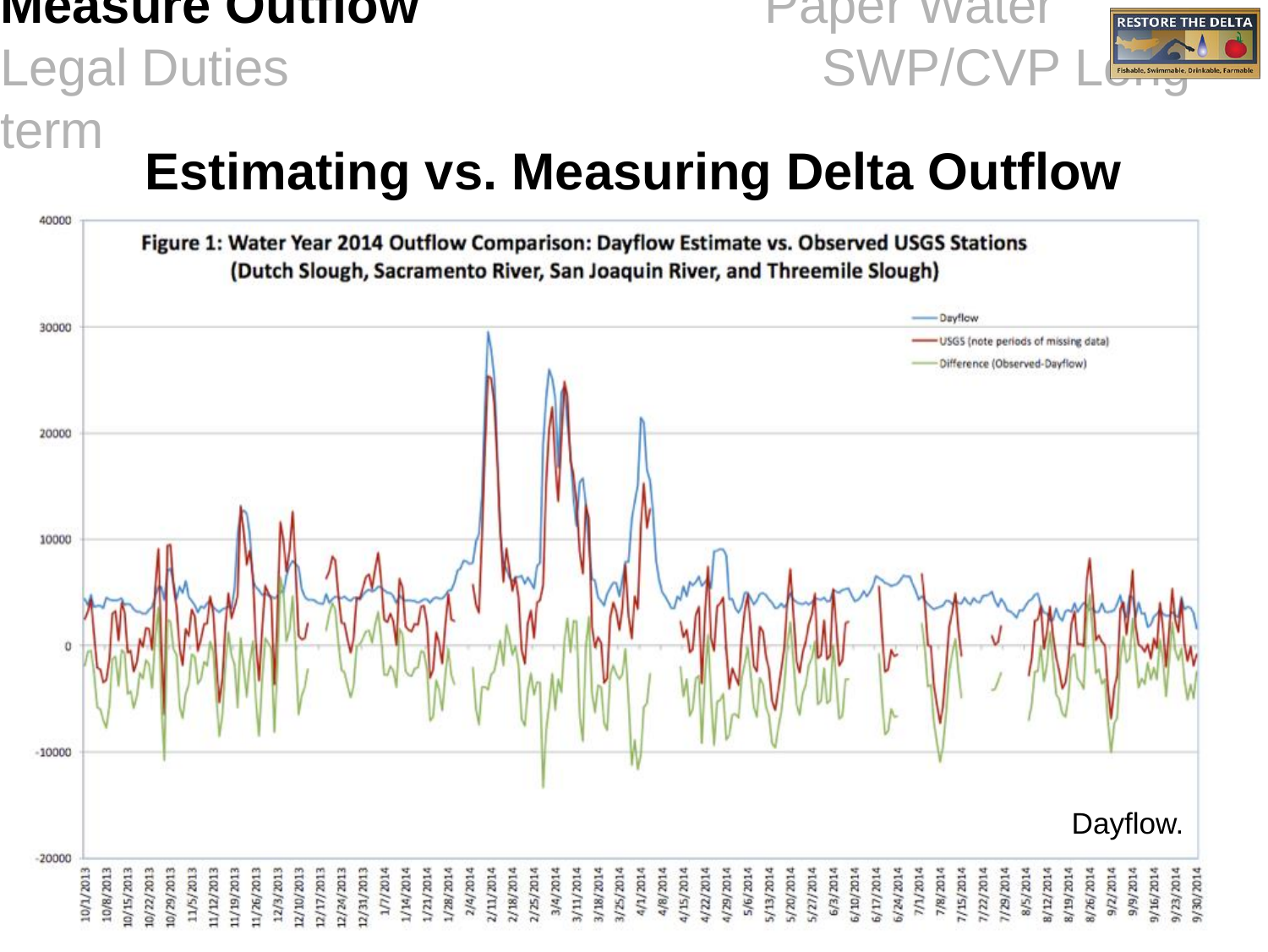# term



#### **Reconsider "Urgent Need"**

- •**Evaluate due diligence of petitioner(s).**
- •**Protect public trust resources.**
- •**Prevent waste/unreasonable use/unreasonable methods of diversion.**
- •**Credible and meaningful.**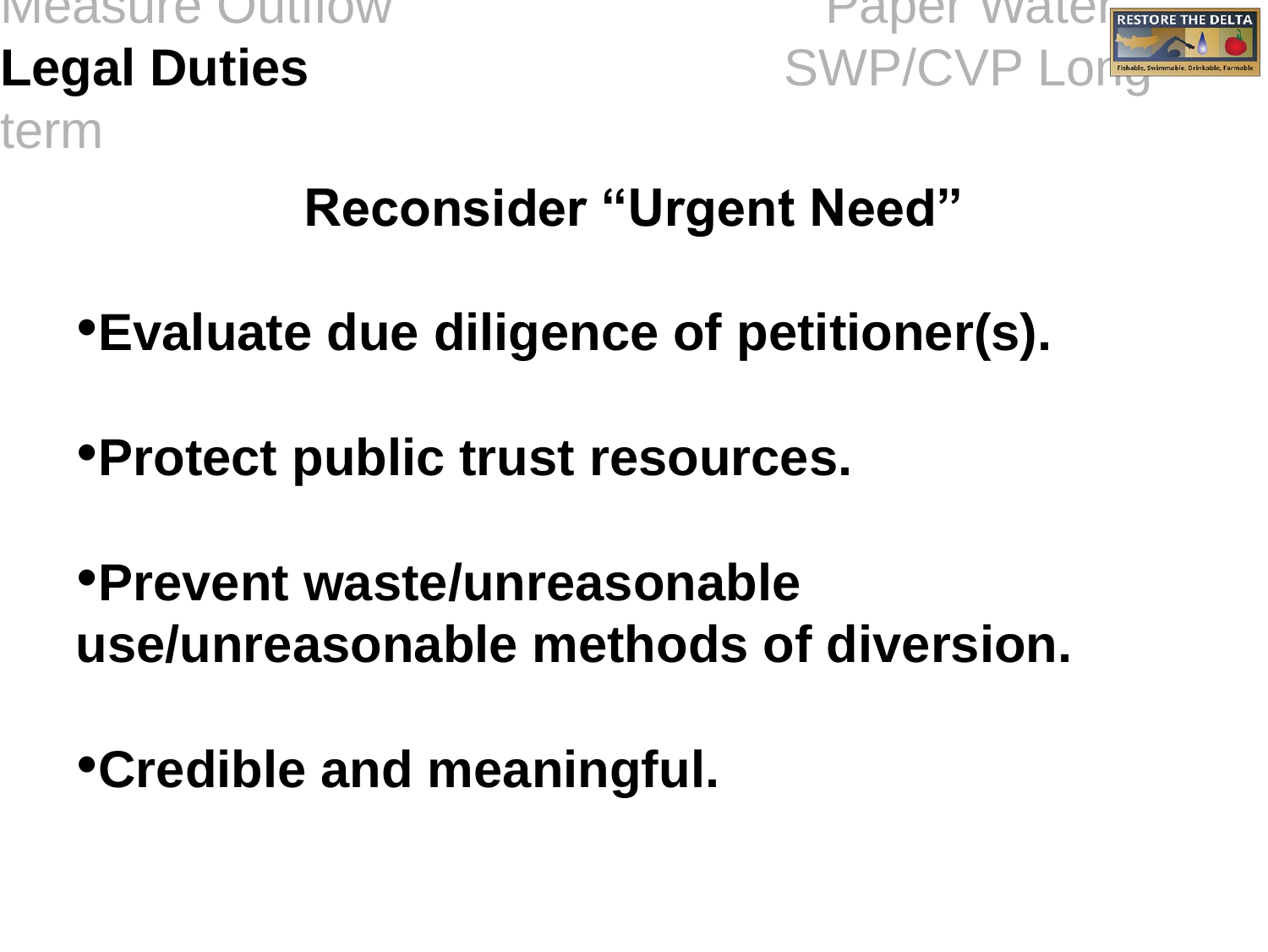term



#### **Reconsider "Urgent Need"**

•**Demonstrate compliance with Delta Protection Act of 1959 (WC §12200 et seq.).**

•**Take up CSPA complaint from last fall.**

•**Require "hindcast" of state and federal project operations during droughts.**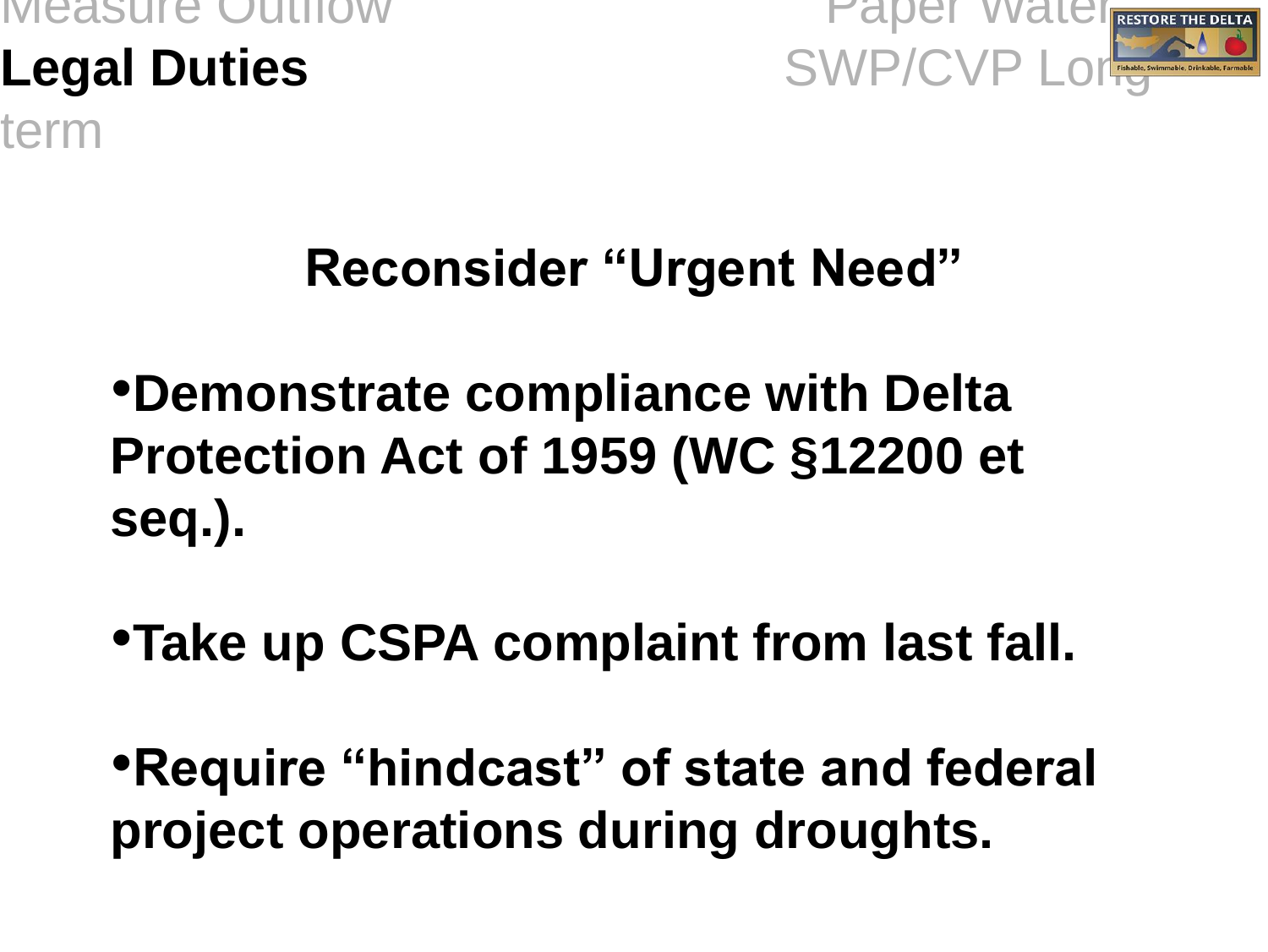Measure Outflow **Paper Water** Legal Duties SWP/CVP LE TEINDER SWP/CVP LONG AND THE TREAD CONTROL CONTROL CONTROL CONTROL CONTROL CONTROL CONTROL CONTROL CONTROL CONTROL CONTROL CONTROL CONTROL CONTROL CONTROL CONTROL CONTROL CONTROL CONTROL CONTROL CON term





#### **Over-appropriation in Delta watershed**

- •**Some seniors resort to pre-1914 rights when facing curtailment.**
- •**Settlement and exchange contractors privileged over public trust instream flows.**
- •**Delta instream flow study still not done. (WC §85086(b).)**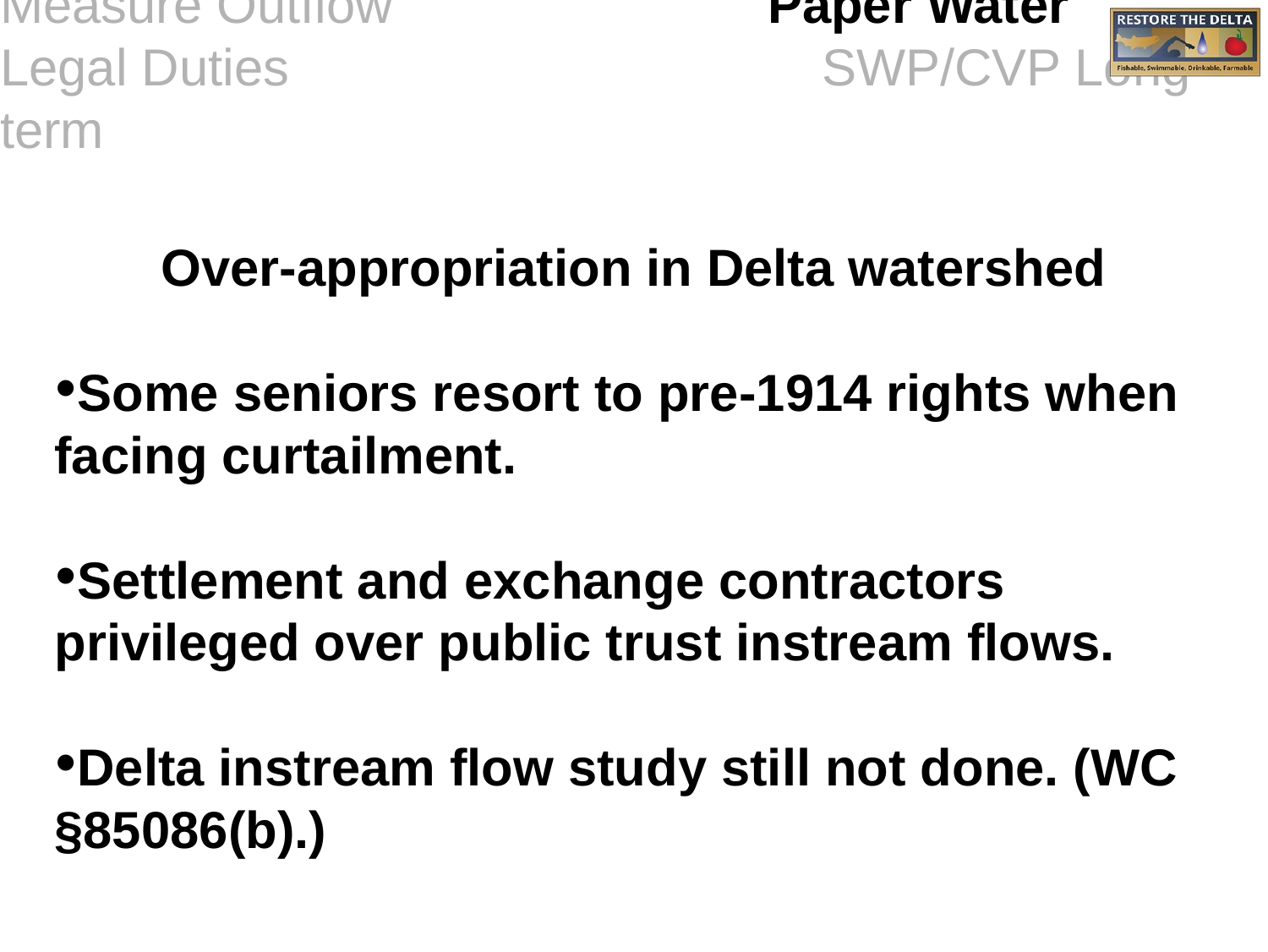Measure Outflow **Paper Water** Legal Duties SWP/CVP LE TEINDIE, SWIMMAR term





#### **Over-appropriation in Delta watershed**

•**153 MAF of consumptive water right claims chase 29 MAF of unimpaired flow in average year. (C-WIN et al, 2012.)**

•**In droughts, ratio can double or triple.**

•**RTD studying Board's new Drought Info Order database.**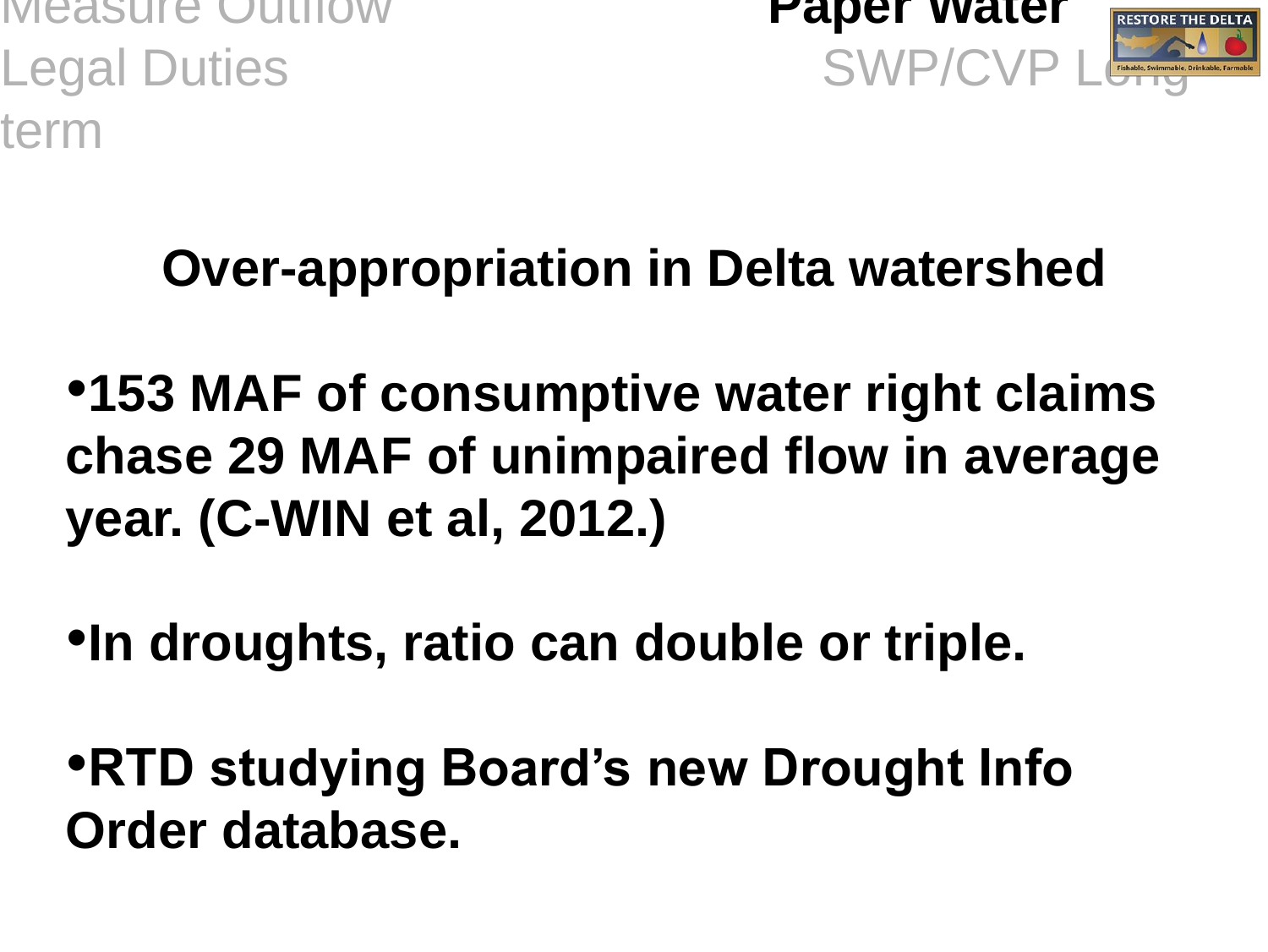Measure Outflow Paper Water





#### **The Use-Water-Now Bias in Projects' Operations**

- •**Discounts future water availability for sake of present use.**
- •**Can quickly lead to crisis when drought period lengthens.**
- •**Evident in available historical and current data.**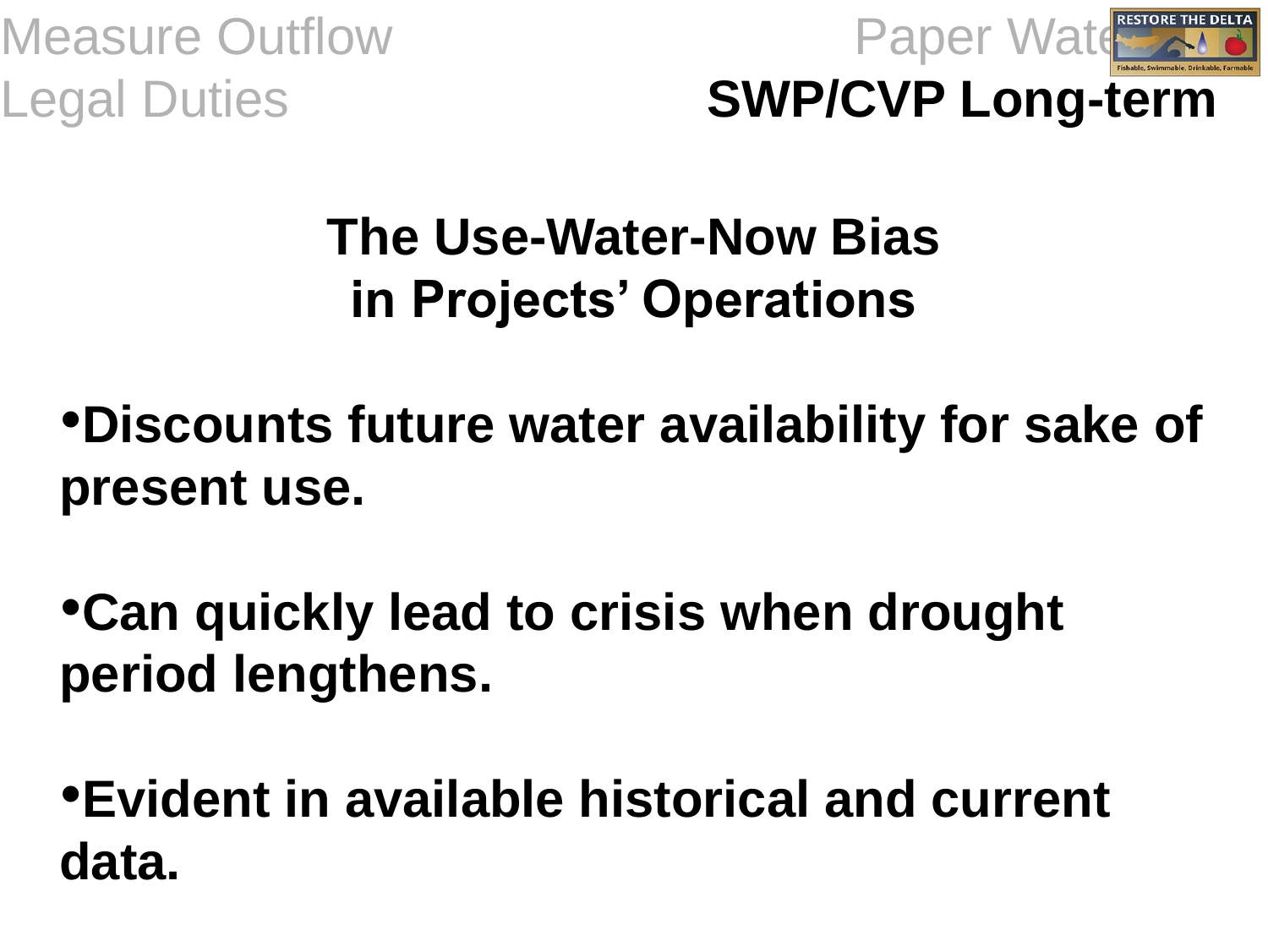Measure Outflow Paper Water



Legal Duties **SWP/CVP Long-term**

#### **Recommendations and Requested Reconsiderations**

•**Plan SWP/CVP operations for a climate regime in which the majority of future years are dry or critically dry.**

•**Perform "hindcast" of this drought to learn what decisions cost long-term water supply during drought.**

•**Address paper water.**